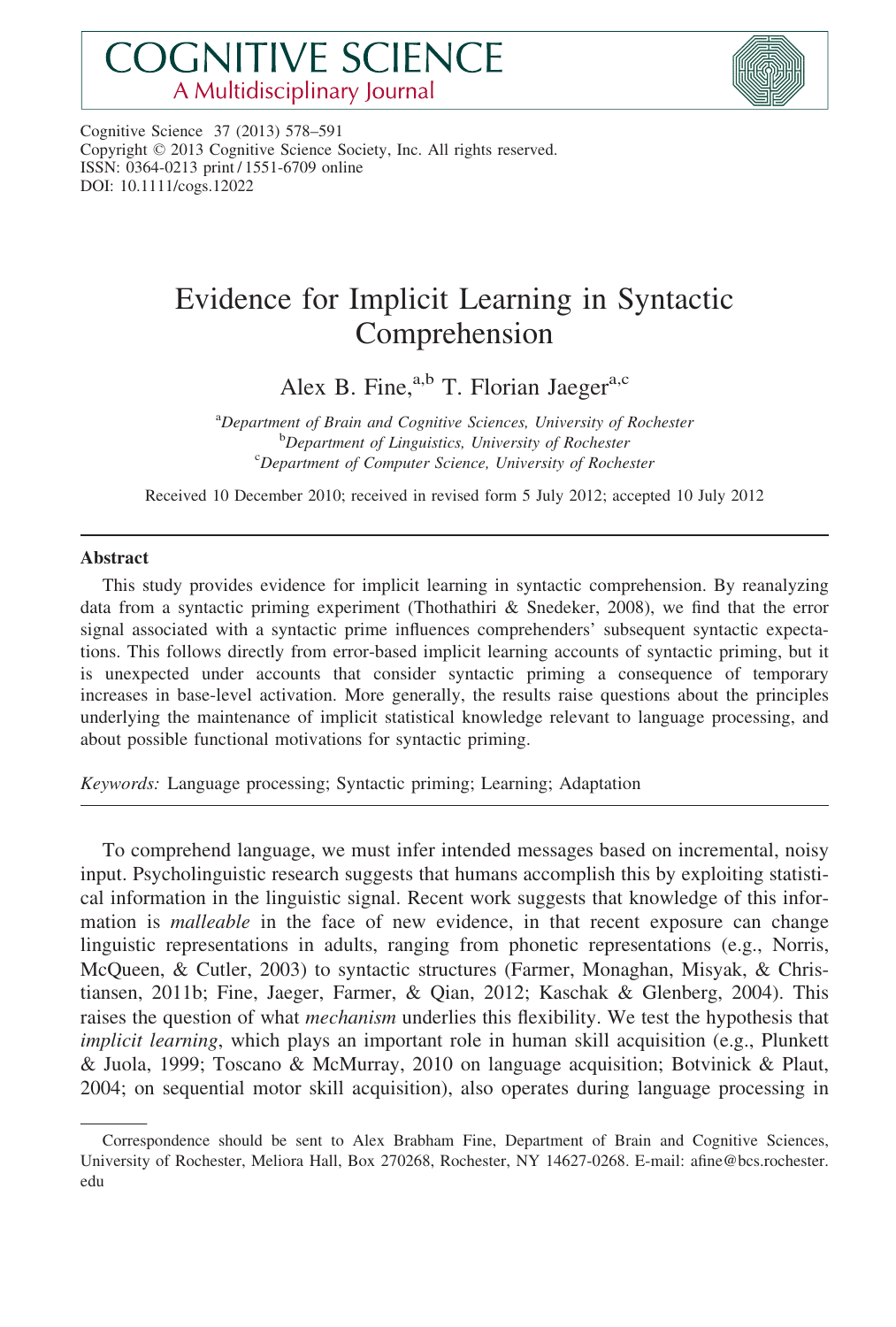adults (Chang, Dell, & Bock, 2006; Chang, Dell, Bock, & Griffin, 2000; Jaeger & Snider, in press; Kaschak, Kutta, & Coyle, 2012; Reitter, Keller, & Moore, 2011).

In this article, we articulate the hypothesis that implicit learning is operative in adult language processing in terms of error-based implicit learning. The central idea of errorbased learning, which has successfully accounted for behavioral data across a wide array of cognitive and perceptual domains, is that behavior at a given time point,  $t$ , is influenced by an error signal relevant to that behavior at time  $t-1$ . For instance, the amplitude of a saccade to a visual target varies as a function of error signals from recent saccades, where error is defined as how far the fixation on a recent trial was from the intended location (Wallman & Fuchs, 1998). Similarly, during reaching movements, humans rapidly modulate motor plans according to "errors" introduced by experimentally controlled perturbations of prior reaching movements (e.g., Shadmehr & Mussa-Ivaldi, 1994; Shadmehr, Smith, & Krakauer, 2010). In the perceptual work cited above, these phenomena are often referred to as instances of adaptation, which can be generally thought of as any change in an organism's behavior in response to a change in the statistics of the environment in which that behavior takes place. For the purposes of our discussion, we make a distinction between adaptation and learning, defining adaptation as the outcome of a learning mechanism.

Previous studies have found evidence that language processing is sensitive to prediction error (or "expectation violation"). Expectation violations are associated with signature patterns in event-related potentials (Kutas & Hillyard, 1980, 1984) and magnetoencephalography experiments (e.g., Dikker, Rabagliati, & Pylkännen, 2009). In reading experiments, comprehenders take longer to process unexpected words or structures (e.g., Jurafsky, 1996; MacDonald, Pearlmutter, & Seidenberg, 1994; Trueswell, Tanenhaus, & Kello, 1993). These effects are not limited to violations of strong expectations, as in so-called garden paths (Frazier, 1987): Word-by-word reading times in self-paced reading experiments and in corpora of eye movements in reading are correlated with word predictability (e.g., Demberg & Keller, 2008; Hale, 2001; Levy, 2008; McDonald & Shillcock, 2003). In short, a large body of evidence suggests that prediction error has immediate effects on how difficult it is to process words and phrases.

Error-based implicit learning accounts predict that the prediction error from recently processed material, which can be interpreted as a gradient error signal, affects expectations about upcoming material (Chang et al., 2000, 2006). This is the prediction we test here. A well-studied phenomenon in language processing whereby recently processed material affects how subsequent material is processed is syntactic priming. In production, the term syntactic priming refers to the tendency of speakers to reuse recently encountered structures; in comprehension, syntactic priming refers to the facilitated comprehension of a structure after it has been recently processed. Chang et al. (2006) present a connectionist model of syntactic acquisition that, without additional assumptions, is capable of capturing syntactic priming in production and comprehension. In their model, syntax is acquired via error-based learning (implemented as back-propagation), and the same mechanism predicts that syntactic priming should be stronger the more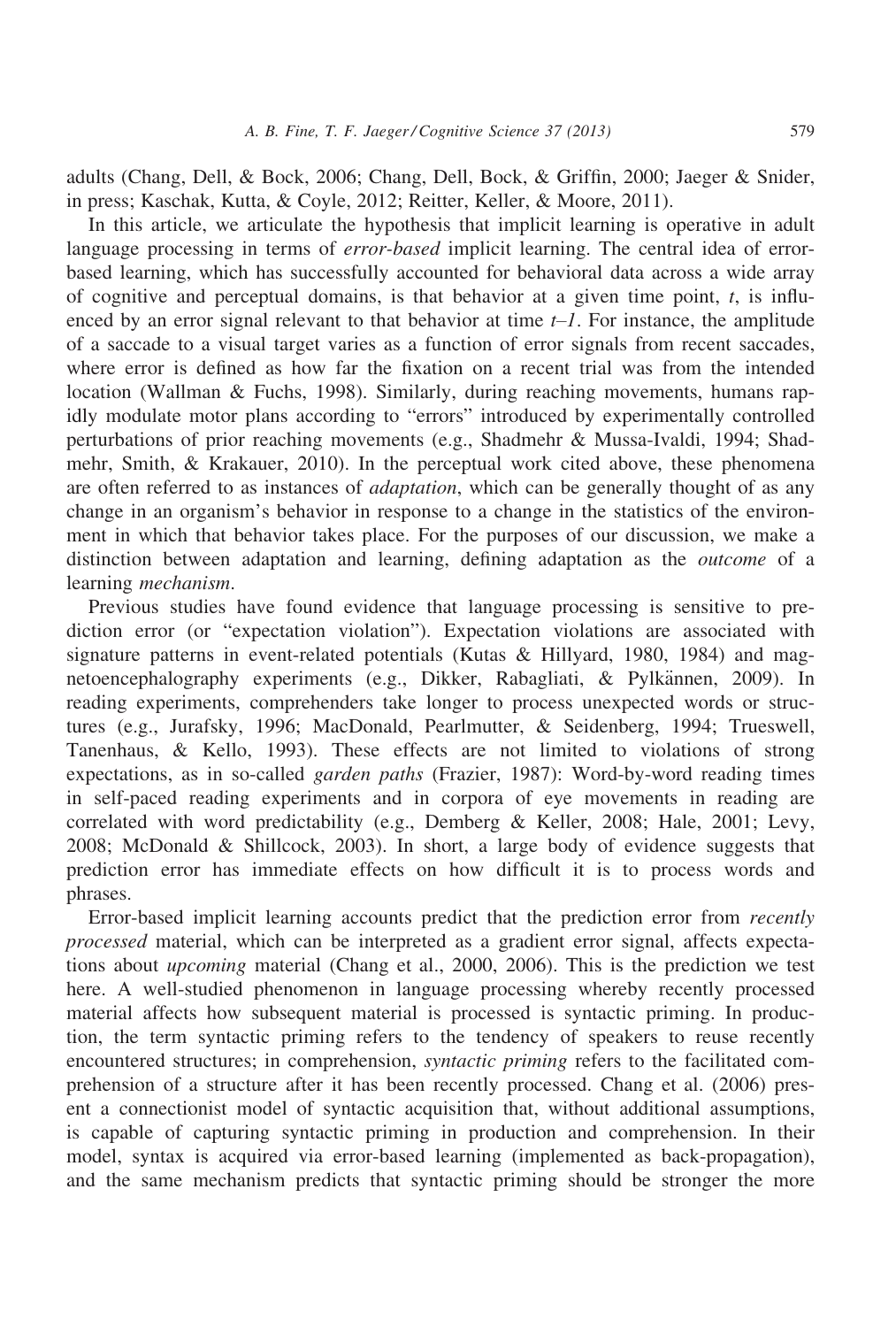unexpected the prime is. This prediction has been tested experimentally in production (Bernolet & Hartsuiker, 2010; Jaeger & Snider, in press) but not in comprehension, which is the focus of this study.

Consonant with work on adaptation in non-linguistic perceptual tasks, discussed above, we predict that expectations for a syntactic structure at time  $t$  will vary as a function of prediction error at time  $t-1$ . We quantify prediction error as the surprisal of the syntactic structure processed at  $t-1$ .

To address this question, we conduct a reanalysis of a visual world eye-tracking experiment on syntactic priming in comprehension conducted by Thothathiri and Snedeker (2008)(Experiment 3). Thothathiri and Snedeker (2008) show that comprehension of a syntactic structure is facilitated after exposure to that structure. They focus on the ditransitive alternation, where speakers of English can encode the same meaning using the double object (DO) or prepositional object (PO) structure:

- 1. DO: John gave his daughter a book.
- 2. PO: John gave a book to his daughter.

In their experiment, during each trial, subjects first heard a context story, followed by two primes related to the story. Both the story and the primes were spoken by the same speaker. On critical trials, either both primes were PO constructions or both were DO constructions. Immediately following the primes, subjects carried out a simple instruction as their eye movements to objects in a visual display (e.g., Fig. 1) were recorded. This target instruction was unrelated to the context story and the primes and was spoken by a different speaker. On critical trials, the instruction involved a ditransitive verb. An example trial with context story, two primes (both in the DO structure), and target instruction is given for the display in Fig. 1.

- (3) Speaker A: John's 2-year-old daughter's birthday was coming up. His secretary went to the bookstore to look for children's books. [context story] There, a nice bookstore clerk sold the secretary a book. [prime 1] That night, John read his daughter a story [prime 2]
- (4) Speaker B: Now you can give the horn to the dog. [target instruction]

Crucially, the post-verbal noun (e.g., "horn" in (4)) in the instruction was temporarily ambiguous between a name for an inanimate object in the display (e.g., "horn") and an animate object in the display (e.g., "horse"). For prime and target sentences, themes were inanimate and recipients were animate. Thus, anticipatory looks to the animal during the ambiguous region of the *target* sentence (e.g., looks to the horse during "hor...") indicate the subject's expectation for a DO structure (as in that structure, the recipient would follow the verb), while looks to the inanimate object (e.g., looks to the horn during "hor…") indicate expectation for a PO structure.

Here, priming consists of an increase in the subjective probability the listener assigns to hearing one structure versus another in the target trial (e.g., (4) above). If processing the two preceding prime structures affects expectations in the target sentence, an increase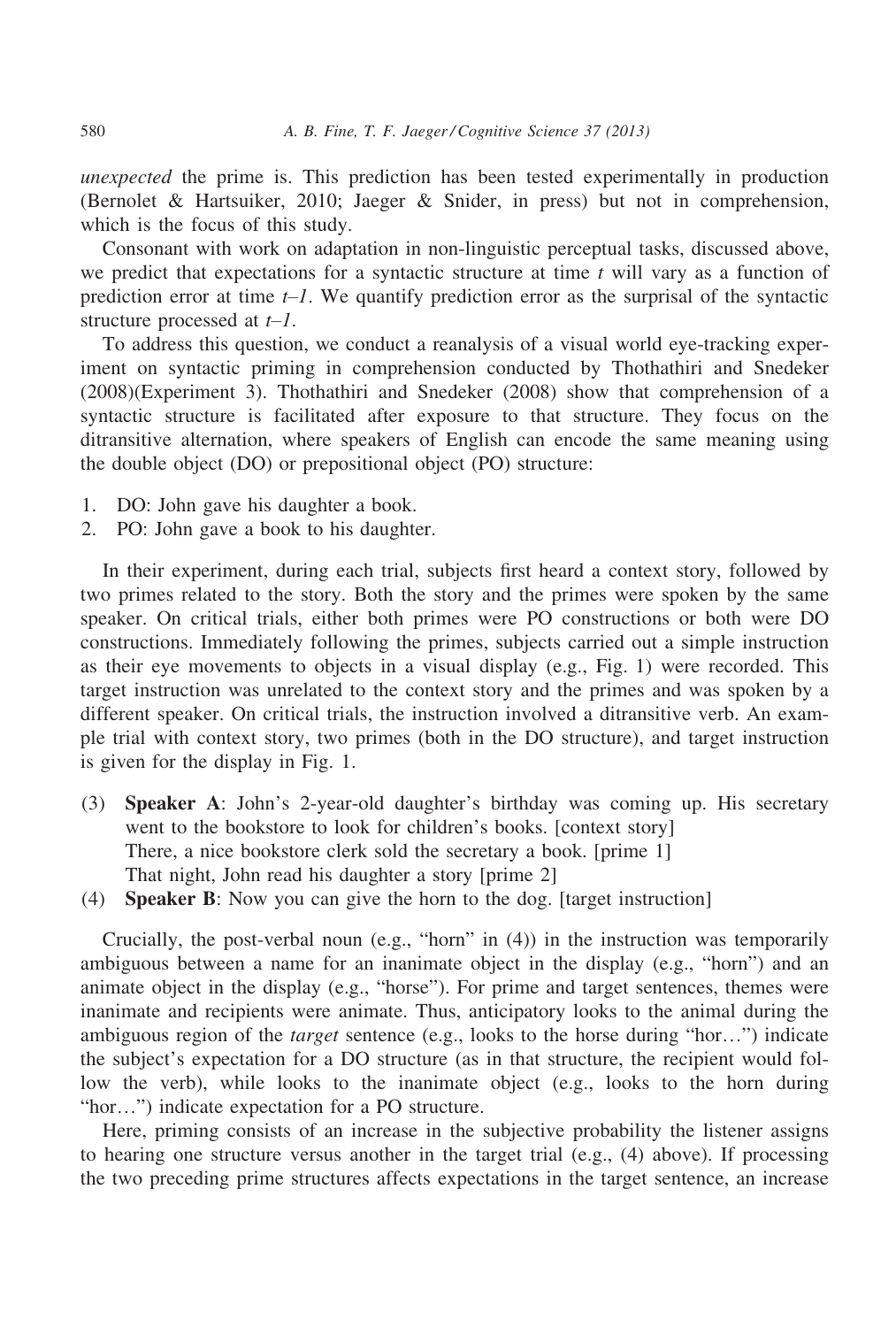

Fig. 1. An illustration of the design of Thothathiri and Snedeker (2008). The display contains two referents (horse and horn) whose labels share their onset ("hor…").

in fixations during the ambiguous region to the animal following two DO primes and to the object following two PO primes should be observed. This is what Thothathiri and Snedeker (2008) find.

If syntactic priming in comprehension is due to error-based implicit learning (Chang et al., 2000, 2006; Jaeger & Snider, in press), we should observe the hallmark of such learning—sensitivity to prediction error. This prediction has not been previously tested. Specifically, we predict that the strength of the syntactic priming effect observed by Thothathiri and Snedeker will be positively correlated with the prediction error associated with comprehending the two primes. As we discuss below, this prediction is not made by competing accounts of syntactic priming (Malhotra, 2009; Pickering & Branigan, 1998; Pickering & Garrod, 2004; Reitter et al., 2011). A prime's surprisal, defined as  $-log$ p(structure | preceding context), provides an intuitive way to quantify the prediction error associated with processing a prime structure. Surprisal is high whenever the prime structure is unexpectedly given, for example, the preceding words in the sentence. Surprisal is also a reasonable metric for prediction error as it is known to be a good predictor of processing difficulty (Hale, 2001; Smith & Levy, 2008). Higher prime surprisal (i.e., higher prediction error) is expected to correlate with a larger priming effect (i.e., strengthened expectation for the same structure in the target sentence). Next, we describe how prime surprisal was estimated for the stimuli in Thothathiri and Snedeker's experiment. Then we test the prediction that changes in linguistic expectations are a function of the prediction error of recently processed material.

## 1. Quantifying the prediction error

The surprisal of each prime structure was computed as  $-log$  *p(structure)context* story, Subject, Verb). The conditional probability p(structure context story, Subject,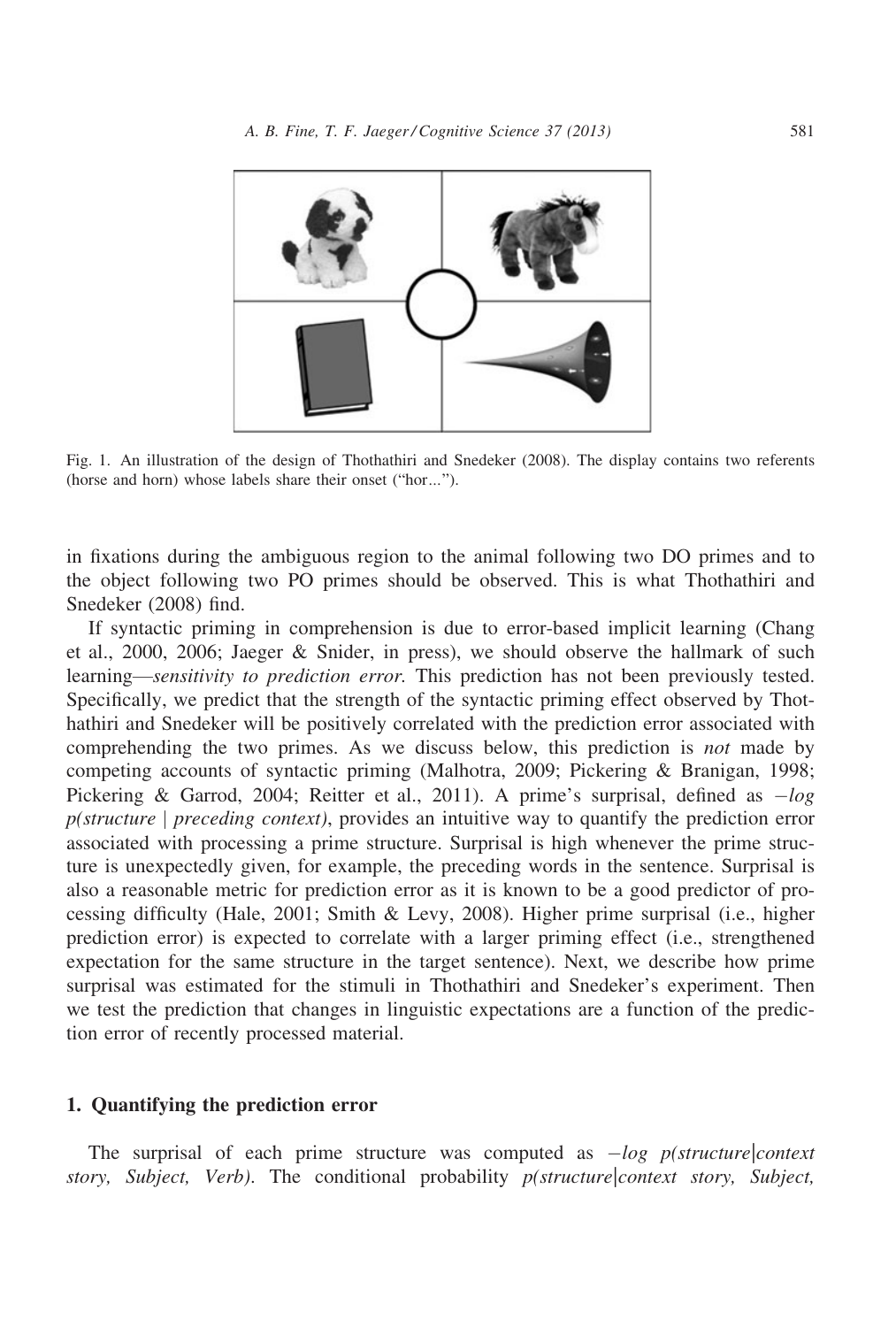Verb) was estimated using sentence-completion norms. One hundred completions per stimulus were collected via Amazon's online platform Mechanical Turk and annotated for DO/PO completions. Only subjects with U.S. IP addresses were allowed to provide norming data. In addition, instructions clearly indicated that subjects were required to be native speakers of English, and only subjects with at least a 95% approval rating from previous jobs were included. Each of the 171 subjects was permitted to complete each item only once, but the number of items completed by each subject ranged from 1 item to all 16 items (mean = 9,  $SD = 6$ ). Mechanical Turk norming experiments (including sentence completion, forced choice, rating, and self-paced reading tasks) have been shown to reliably replicate laboratory-based experiments (Melnick, 2011; Munro et al., 2010).

Subjects in the norming study were presented with the context story (see (3) above) and were then asked to provide completions for two  $NP +$  Dative verb pairs. For the item presented in (3), for instance, subjects would read the context story and complete the strings "There, a nice bookstore clerk sold …" and "That night, John read…." Each completion was then hand coded as PO (e.g., for Prime 1, "…a Winnie the Pooh book to the secretary."), DO ("…the woman several books"), or other ("…all the books before she could get any"). Thus, for a prime in the PO or DO structure in the Thothathiri and Snedeker (2008) experiment, the surprisal of that prime was computed as the negative log of the proportion of all completions for that prime in the norming study, respectively.

#### 1.1. Predictions

If priming is sensitive to the error signal associated with the prime, the surprisal of the prime structure should interact with the main effect of prime structure. Although we test this prediction for both primes, the predictions are clearest for the first prime. If subjects' syntactic expectations are sensitive to the fact that the two primes always had the same structure, the structure of the second prime should become increasingly predictable throughout the experiment, given the structure of the first prime. In other words, if subjects' expectations are based not only lexical cues (the verb's subcategorization frame in the second prime) but also on the first prime's structure, the average surprisal of the second prime should at the very least be very low relative to the first prime. Evidence that comprehenders do, in fact, adapt their syntactic expectations to context-specific syntactic statistics comes from a series of recent self-paced reading experiments (Farmer, Fine, & Jaeger, 2011a; Fine, Qian, Jaeger, & Jacobs, 2010; Kaschak & Glenberg, 2004). Crucially, the design of the experiment is, if anything, expected to have the opposite effect on the surprisal of the first prime, as the structure of the first prime becomes increasingly unpredictable throughout the experiment. In terms of the discussion on error-based learning above, we thus primarily expect subjects' behavior at the target instruction to vary according to the error signal at the first prime. In addition, it is possible that a similar, but weaker, effect will be observed for the second prime.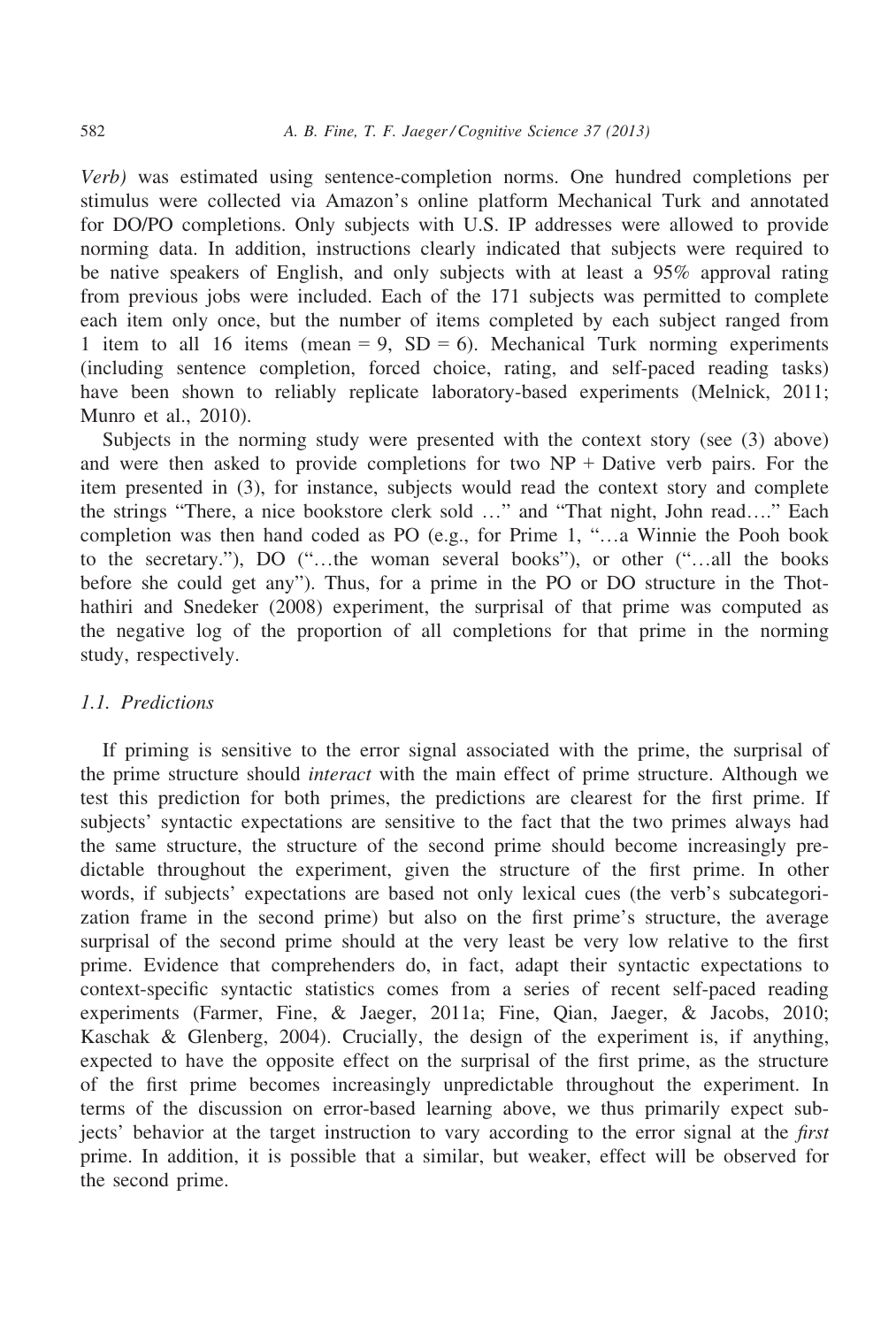#### 1.2. Analysis

Following Thothathiri and Snedeker (2008), our dependent variable is the proportion of fixations, during the ambiguous region, to the animal (the potential recipient, e.g., the horse) minus the proportion of fixations to the object (the potential theme, e.g., the horn). This captures the degree to which subjects expect the recipient *relative to* the theme. When the prime structure is a DO, this difference score should be greater than when the prime structure is a PO. Following Barr (2008), proportions of fixations were first empirical logit-transformed before computing this difference score. Two trials containing primes with very large surprisal values (values that exceeded 6 bits; mean surprisal value = 2.25,  $SD = 1.4$ ) were removed. The results below do not depend on this removal.

Main effects of prime structure, the surprisal of the first and second primes, target structure, and prime structure–target structure interaction, and the bias of the target verb (probability that the target verb occurs in the DO version of the dative alternation) were included in the analysis. In addition, the interaction between the surprisal of the first prime and prime structure as well as the interaction between the surprisal of the second prime and prime structure were included. The model included the maximal random-effect structure justified by the data. Collinearity was observed between prime structure and the surprisal of the second prime ( $r = -.59$ ; all other fixed-effect correlations  $r < .2$ ). Leaveone-out model comparison confirmed that collinearity did not affect any of the significant effects reported below. A standard ANCOVA over the difference scores yields the same results as those reported below.

#### 2. Results

The main effect of prime structure remained only marginally significant when prime surprisal and the prime structure–prime surprisal interactions were included in the model ( $\beta$  = .40, SE = .26,  $p = .1$ ), but it was statistically significant when these terms were left out ( $\beta = .43$ ,  $SE = .21$ ,  $p < .05$ ), replicating Thothathiri and Snedeker (2008). The reason for the reduced significance of the main effect of priming is that the effect of prime structure is carried by the high-surprisal primes, discussed below.

As expected, no main effect of the surprisal of either the first or the second prime was observed ( $ps > .5$ ). Crucially, we found the predicted two-way interaction between the surprisal of the first prime and prime structure  $(\beta = .53, \text{ } SE = .24, \text{ }$  $p < .05$ —for DO primes, as prime surprisal increased, fixations to the animal relative to the object increased; for PO primes, as prime surprisal increased, fixations to the animal relative to the object decreased. The interaction between the surprisal of the second prime and prime structure was not significant ( $\beta = -.02$ ,  $SE = .17$ ,  $p = .9$ ). The significant interaction of prime structure and prime surprisal for prime 1 is shown in Fig.  $2<sup>1</sup>$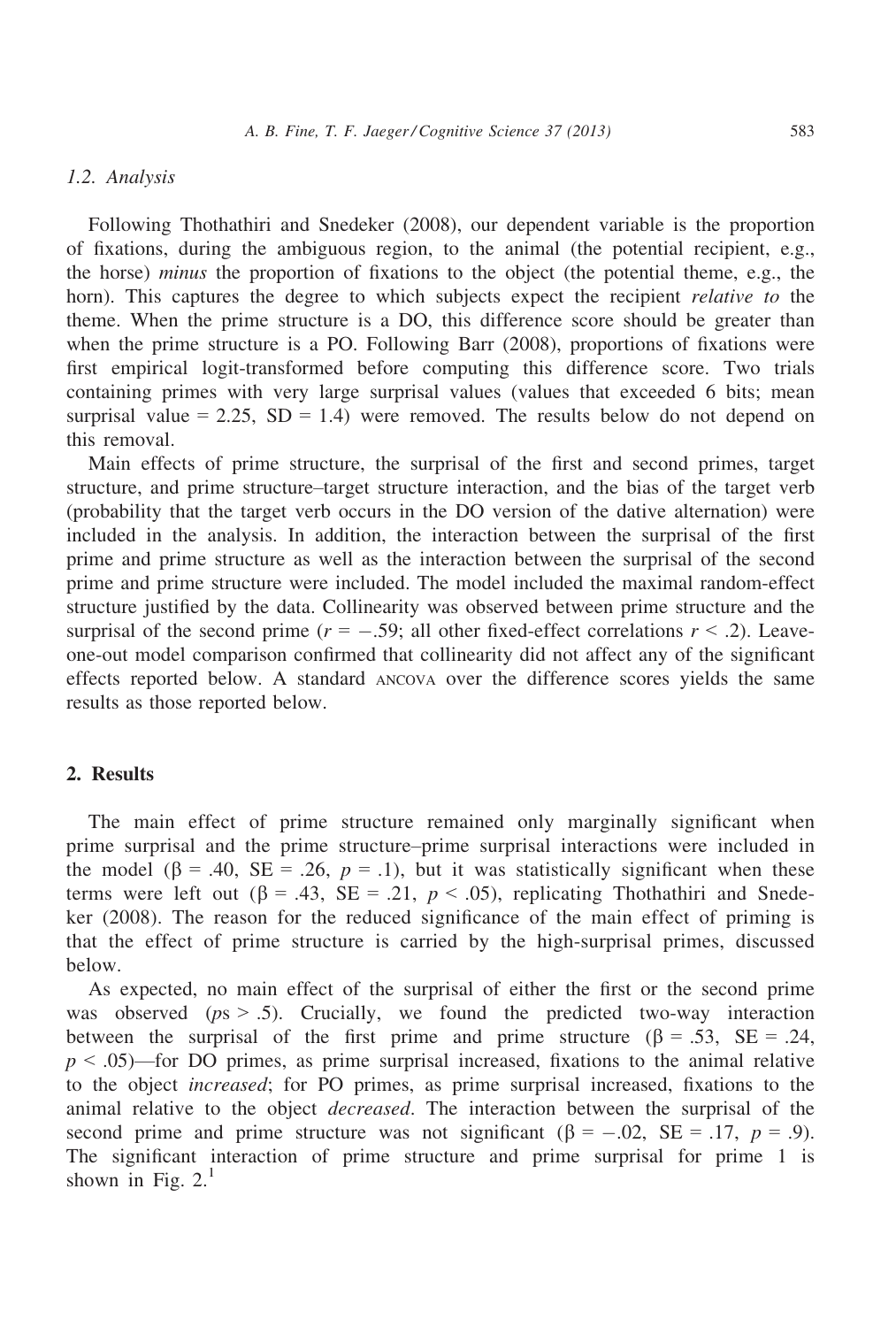

Fig. 2. The interaction between prime structure and prime surprisal. The scatterplot indicates observed empirical logit-transformed looks to the animal (i.e., looks to the potential recipient) minus empirical logit-transformed looks to the object (potential theme). Gray shaded areas indicate 95% confidence intervals around regression lines relating prime surprisal to the difference score for the two different prime types.

### 3. Discussion

Chang et al. (2006) propose a connectionist model that employs error-based learning to account for syntactic acquisition in infants. This model predicts error-based implicit learning in adults without further stipulations: The same error-based learning algorithm assumed to operate during infancy continues to operate throughout adult life. In connectionist architectures like the one proposed by Chang and colleagues, syntactic priming and its sensitivity to the prediction error associated with the prime arise as a consequence of learning (adjustments to connection weights in the network). Learning is achieved via back-propagation, whereby connection weights are adjusted as a function of error signals (the difference between the expected and the observed outcome, Chang et al., 2006: p. 234). As shown in Jaeger and Snider (in press), the error signal employed in the model by Chang and colleagues is closely related to the syntactic surprisal estimates employed here.

We found that comprehenders' expectations about upcoming input are shaped by the error signal associated with previous input, manifested in surprisal-sensitive priming. For the first of the two primes in each trial, prime strength increased with increasing prime surprisal—in line with the predictions of Chang et al. (2006). This effect replicates for comprehension what recent work has found for production: The strength of syntactic priming is sensitive to the prediction error of the prime (Bernolet & Hartsuiker, 2010; Jaeger & Snider, in press; Kaschak, Kutta, & Jones, 2011).

The lack of a significant interaction between prime surprisal and prime structure for the second prime remains an issue for future work. One possible explanation is that our reanalysis failed to detect the effect, which—as we spelled out above—is expected to be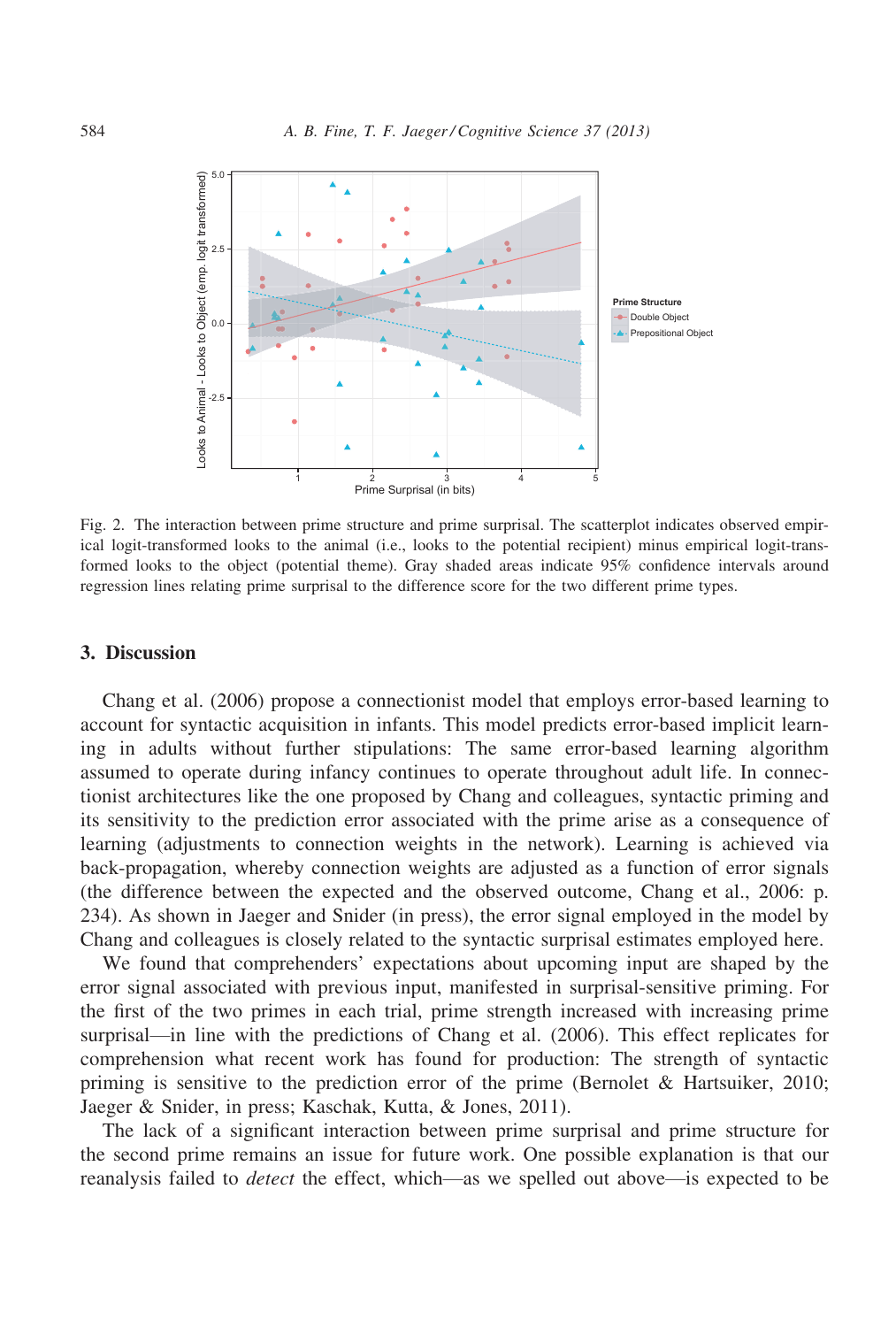weaker than the effect of the first prime. Specifically, the design of the experiment does little to reduce subjects' uncertainty about the structure of the first prime, as this was counterbalanced within subjects; however, the experiment itself could greatly reduce the surprisal of the second prime, as the structure of the second prime was always the same as the first. The assumption that subjects implicitly take into account distributional information about the experiment is by no means ad hoc. Preliminary evidence supporting this assumption comes from recent experiments finding that subjects in syntactic processing experiments can rapidly adjust their expectations about the distribution of syntactic events in the input (Farmer et al., 2011a; Fine et al., 2010; Kaschak & Glenberg, 2004). Additional evidence comes from work on statistical learning in artificial languages (e.g., Braine et al., 1990; Wonnacott, Newport, & Tanenhaus, 2008). Still, future work, involving experiments explicitly designed to test the hypothesis of error-driven learning, rather than reanalyses such as the one reported here, will be needed to settle this issue.

Alternative accounts that attribute syntactic priming to short-term increases in the activation of syntactic representations after they have been processed (Pickering & Branigan, 1998; Pickering & Garrod, 2004) do not predict the sensitivity of prime strength to prime surprisal observed here. There are, however, extensions of these accounts that involve implicit learning. We return to these accounts below.

Previous assessments of implicit learning accounts have focused on syntactic priming in language production. Syntactic priming in production refers to the increased probability of reusing a syntactic structure after it has recently been processed (Bock, 1986). For example, in an alternation such as the ditransitive alternation, speakers are more likely to produce a PO structure if they have recently comprehended or produced a PO structure (and likewise for DO structures). Consistent with the hypothesis that syntactic priming is due to implicit learning, work on language production has provided evidence that the effect of syntactic priming is relatively long lasting (Bock & Griffin, 2000; Branigan, Pickering, Stewart, & McLean, 2000; Hartsuiker, Bernolet, Schoonbaert, Speybroeck, & Vanderelst, 2008) and, in particular, that it can persist beyond the most recently processed prime, leading to cumulative effects of recently processed primes (Jaeger & Snider, in press; Kaschak et al., 2011; Kaschak, Loney, & Borreggine, 2006; see also Fine et al., 2012; for evidence of cumulative priming in comprehension). Particularly germane to the current discussion is the so-called inverse frequency effect in syntactic priming in production: The boost in the probability of reusing a structure is higher for less frequent compared with more frequent primes (Bernolet & Hartsuiker, 2010; Jaeger & Snider, in press; Kaschak et al., 2011; Reitter et al., 2011; Scheepers, 2003). As the frequency of a prime is a very simple estimate of its average surprisal, the inverse frequency effect is compatible with an interpretation in terms of error-based implicit learning (cf. Chang et al., 2000, 2006; Ferreira, 2003). Error-based learning accounts attribute the inverse frequency effect to the cumulative effect of the error-signal associated with prime structures in its context. This predicts that the strength of syntactic priming is sensitive to the relative probability of a prime or its surprisal, as observed here for comprehension. Indeed, there also is mounting evidence from syntactic priming in production in support of this prediction (Bernolet & Hartsuiker, 2010; Jaeger & Snider, in press). The work presented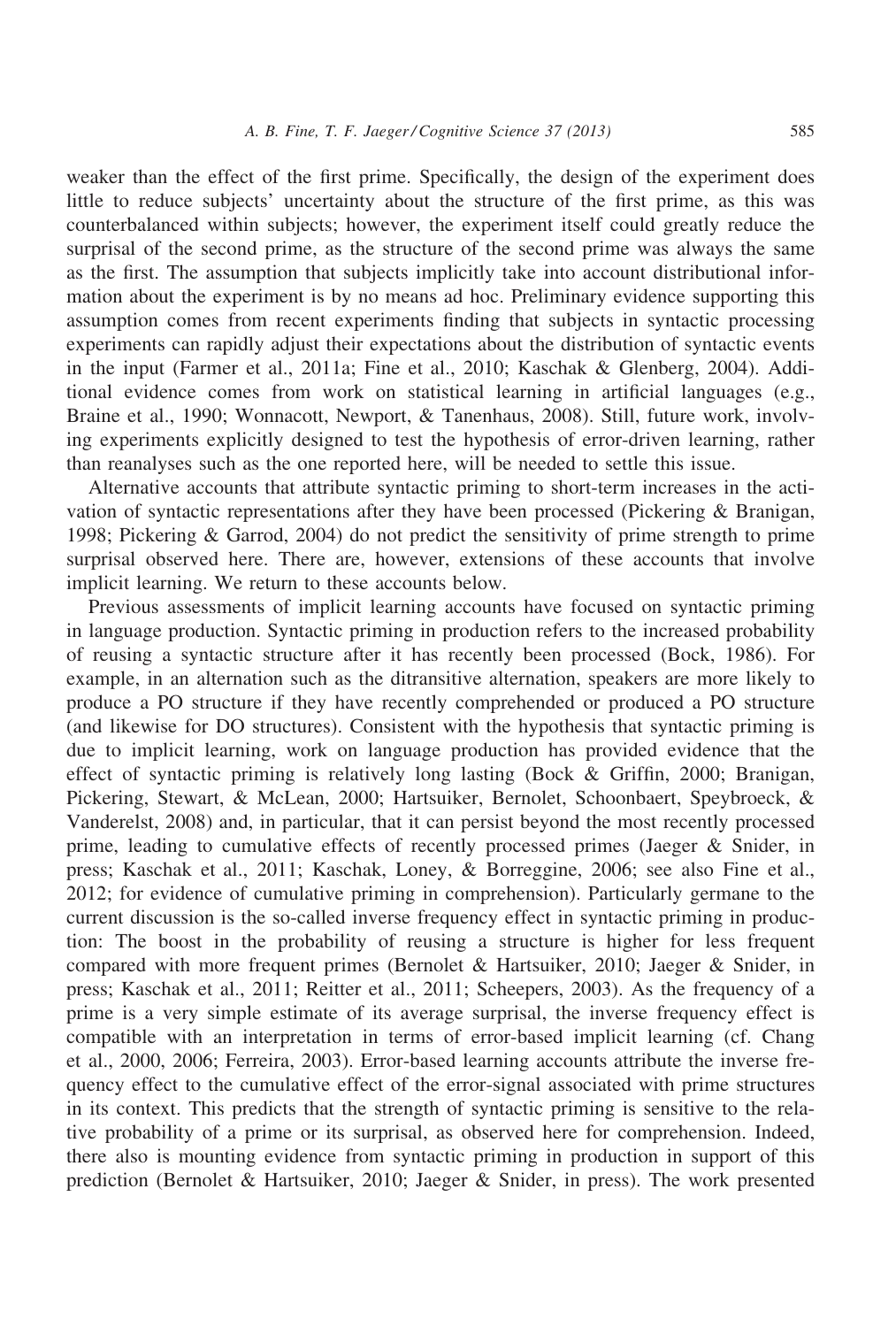here extends the production findings to comprehension, suggesting that a single mechanism—implicit learning—might underlie priming phenomena in both language production and comprehension (cf. Tooley & Bock, 2011).

Prima facie, activation-based accounts of priming (Pickering & Branigan, 1998; Pickering & Garrod, 2004) predict the opposite of the "inverse frequency effect": less frequent primes should prime less (lower frequency is generally assumed to be associated with lower resting activation, cf. Reitter et al., 2011: p. 24). Without additional assumptions, these accounts cannot capture the correlation between priming and the size of the error signal of recently processed structures.

So far, we have tested a specific instance of implicit learning, namely error-based learning. Since the error-based learning model by Chang and colleagues was first proposed, several alternative implicit learning accounts of syntactic priming have been developed, including both alternative supervised learning accounts without an explicit gradient error-signal (e.g., Bayesian belief update models, Fine et al., 2010) and even unsupervised learning accounts (Malhotra, 2009; Reitter et al., 2011). For example, recognizing the challenge to short-term activation accounts described above, Reitter and colleagues (Reitter et al., 2011) propose that the inverse frequency effect on syntactic priming is a result of so-called base-level learning (Anderson et al., 2004): Repeated retrieval of the same structure from memory is assumed to increase its base-level activation. Under plausible assumptions about activation boost and decay, this correctly predicts smaller proportional effects of temporary activation boosts due to recent retrieval (i.e., smaller effects of syntactic priming). The supervised and unsupervised implicit learning accounts make similar qualitative predictions for syntactic priming, but they differ in terms of the specific mechanisms assumed. It is therefore theoretically possible that unsupervised rather than supervised (error-based) implicit learning could underlie the effects observed here. To assess this possibility, we evaluated the predictions of a base-level learning account of syntactic priming against the data from Thothathiri and Snedeker (2008). We found no support for the hypothesis that base-level learning underlies the observed correlation between prime strength and prime surprisal. For details, we refer the reader to the Supplementary Information. Our efforts here can, however, only be seen as preliminary. Further work is required to convincingly adjudicate between the error-based account by Chang et al. (2006) and the account by Reitter et al. (2011).

Returning to the bigger picture, our findings, taken together with the findings from production discussed above, raise the possibility that continuous implicit learning is an essential property of the language processing system. Error-based implicit learning is endemic to certain connectionist architectures (Chang et al., 2006; Cleeremans & Mc-Clelland, 1991; Elman, 1990; Seger, 1994), and error-based models have been employed to successfully account for non-linguistic perceptual and cognitive learning (Botvinick & Plaut, 2004; Koerding, Tenenbaum, & Shadmehr, 2007).

This study leaves open the question of what *purpose* implicit learning might serve. This is the computational counterpart to the mechanistic question addressed in this study (Marr, 1982). This question has two parts. First, why might continuous implicit learning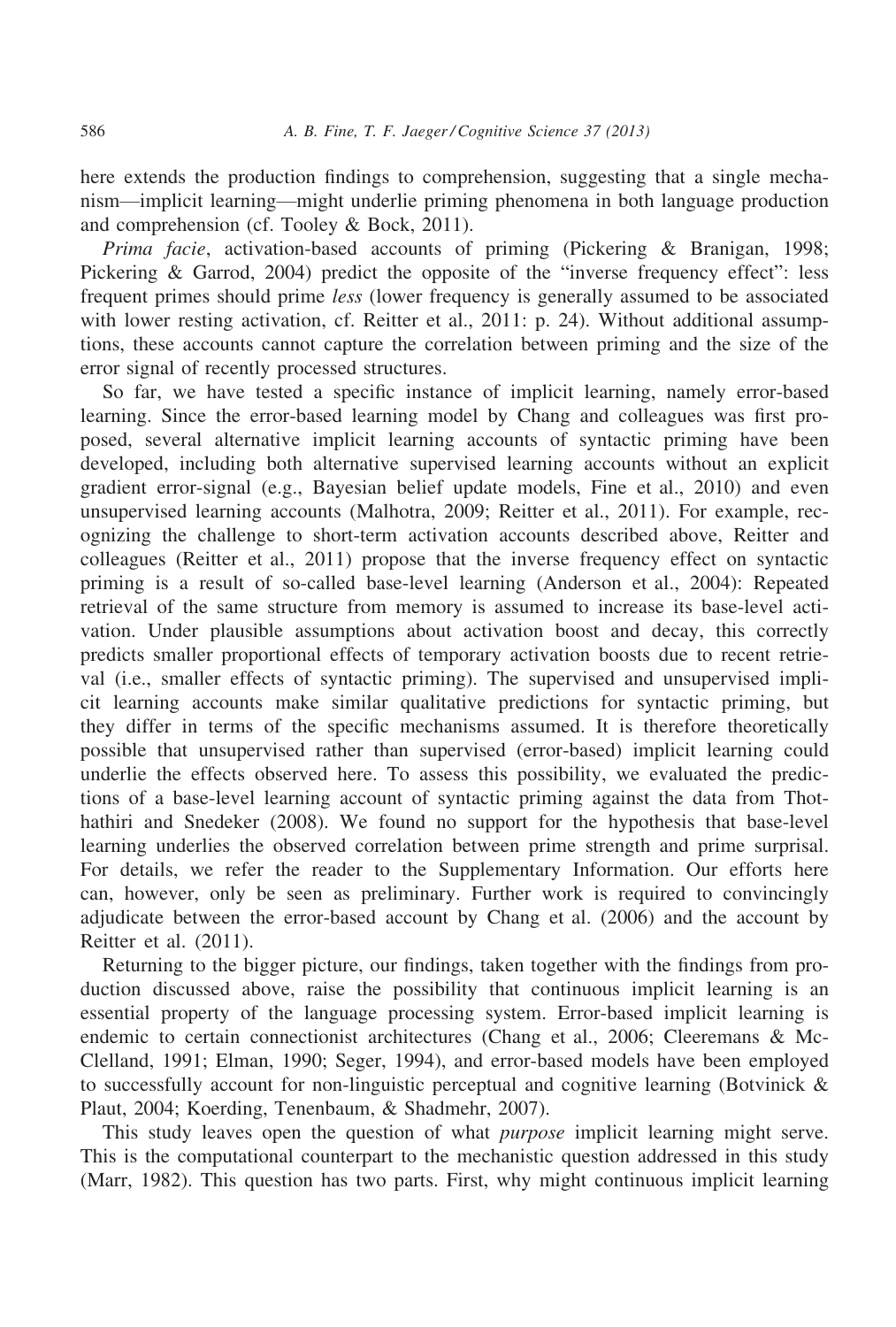based on recently processed linguistic input operate throughout adulthood? Second, why would this learning be error based, in that larger deviation from what is expected leads to stronger priming?

To address the first question, consider recent work on perceptual adaptation, which suggests that comprehenders adapt to the pronunciation of specific speakers to more efficiently process their input (Bradlow & Bent, 2008; Kraljic & Samuel, 2005, 2006). For example, comprehenders adjust mappings from perceptual input to phonemes for specific speakers (Kraljic & Samuel, 2007). They are also capable of extracting characteristics of specific speaker groups (e.g., non-native Chinese speakers), improving comprehension for members of that group (Bradlow & Bent, 2008). Because these findings suggest that perceptual adaptation is speaker specific, they point to implicit learning mechanisms (possibly involving speaker-specific memory associations, cf. Horton, 2007), rather than to short-term boosts in transient activation (cf. Pickering & Garrod, 2004). The purpose of this implicit learning may be the facilitation of efficient communication. It is possible that what we, in line with previous research, have been referring to as syntactic priming serves rapid adaptation to syntactic preferences associated with different speakers or conversation topics. Such adaptation would enable comprehenders to adjust to changes in the statistics of the linguistic environment (due to shifts in topic, different speakers, contexts, etc.), thereby reducing comprehension difficulty that might otherwise result from inadequate assumptions about these statistics. Preliminary support for this hypothesis comes from recent evidence that the comprehension difficulty associated with garden-path effects decreases rapidly and cumulatively with repeated exposure to the relevant structures, suggesting that comprehenders are capable of adapting their expectations to specific linguistic environments (e.g., Fine et al., 2012; Kaschak & Glenberg, 2004).

It is possible that syntactic priming serves the adaptation to speaker-specific differences in syntactic productions (cf. Pickering & Garrod, 2004). Interestingly, although, in the experiment reported by Thothathiri and Snedeker (2008), prime sentences were produced by a different speaker than target sentences, but structural priming in comprehension, as well as error-based learning, is also observed. Prima facie, this is problematic for the hypothesis that comprehenders guide online inferences using speaker-specific statistics. However, it is possible that because both of the speakers that subjects heard in this task were part of the same situation (i.e., the experiment), listeners tacitly assumed that the two speakers' productions were being drawn from the same underlying distribution or process. Directly manipulating the influence of speaker identity in syntactic priming is a topic for future work.

Returning to the second question above, are there functional reasons why processing an unexpected syntactic structure should lead to a larger increase in expectations for the same structure? If the mechanisms underlying rapid linguistic adaptation serve to maintain efficient processing of noisy input, it is not immediately obvious why processing unexpected structures would lead to relatively large changes in expectations. An intriguing possibility to be explored in future work is that the less expected a comprehended structure, the more information it may contain about the probability of that structure being used in a specific context, in which case stronger priming by surprising primes would be a rational response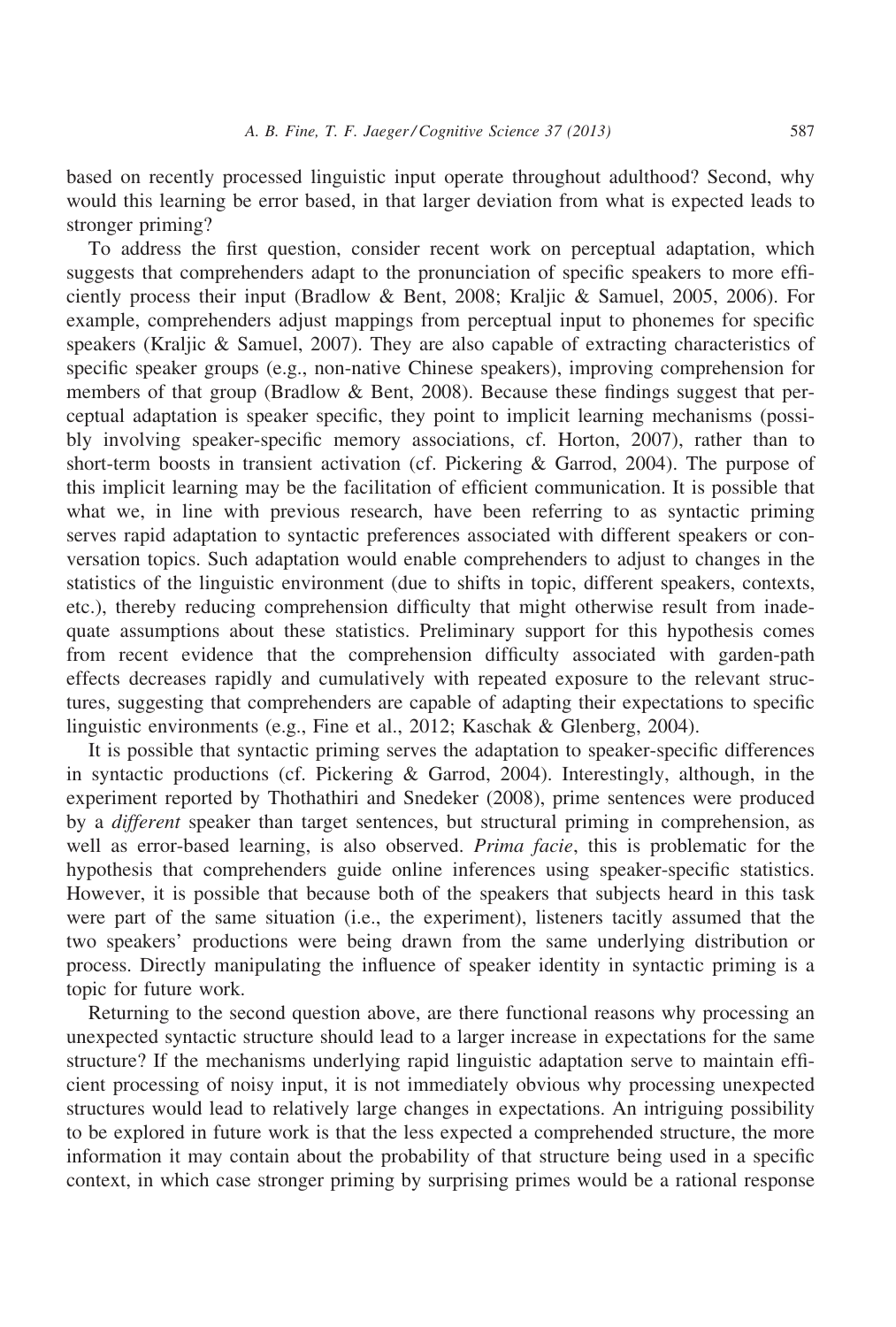to the environment. It is also possible that error-based learning does not serve any functional reason other than guaranteeing convergence to the input statistics in the long run.

# 4. Conclusion

We have presented evidence that syntactic priming in comprehension is due to implicit learning (Bock & Griffin, 2000). Specifically, we found that more surprising prime structures lead to stronger expectations that the same structure will be used in later sentences. This suggests that the implicit learning underlying syntactic priming is error-based (Chang et al., 2000, 2006), thereby underscoring the importance of error-based implicit learning beyond language acquisition (Chang et al., 2006). We have discussed how this effect may be part of an adaptive response facilitating efficient communication, as suggested by recent evidence from perceptual adaptation (Bradlow & Bent, 2008; Kraljic & Samuel, 2007; Kraljic, Samuel, & Brennan, 2008).

#### Acknowledgments

We are very grateful to Malathi Thothathiri and Jesse Snedeker for kindly providing us with the data reanalyzed here. We also thank Mike Kaschak and Camber Hansen-Karr for feedback on an earlier version of this manuscript. This work was partially supported by an NSF Graduate Research Fellowship to ABF and NSF BCS-0845059 as well as an Alfred P. Sloan Fellowship to TFJ.

### **Note**

1. In addition to the difference score used as a DV here, two DVs available in this design are simply looks to the animal and looks to the object. We also conducted separate analyses for (a) looks to the animal and (b) looks to the object and obtained qualitatively identical results. For empirical logit-transformed looks to the animal, the twoway interaction between prime 1 surprisal and prime structure was significant  $(\beta = .25, SE = .08, p < .05)$ ; for transformed looks to the object, the same interaction was marginally significant ( $\beta = -.23$ ,  $SE = .15$ ,  $p = .1$ ). In both of these analyses, the interaction showed the expected direction: larger priming for more surprising primes.

### **References**

- Anderson, J. R., Bothell, D., Byrne, M. D., Douglass, S., Lebiere, C., & Qin, Y. (2004). An integrated theory of mind. Psychological Review, 111(4), 1036–1060.
- Barr, D. J. (2008). Analyzing "visual world" eyetracking data using multilevel logistic regression. Journal of Memory and Langauge, Special Issue: Emerging Data Analysis, 59, 457–474.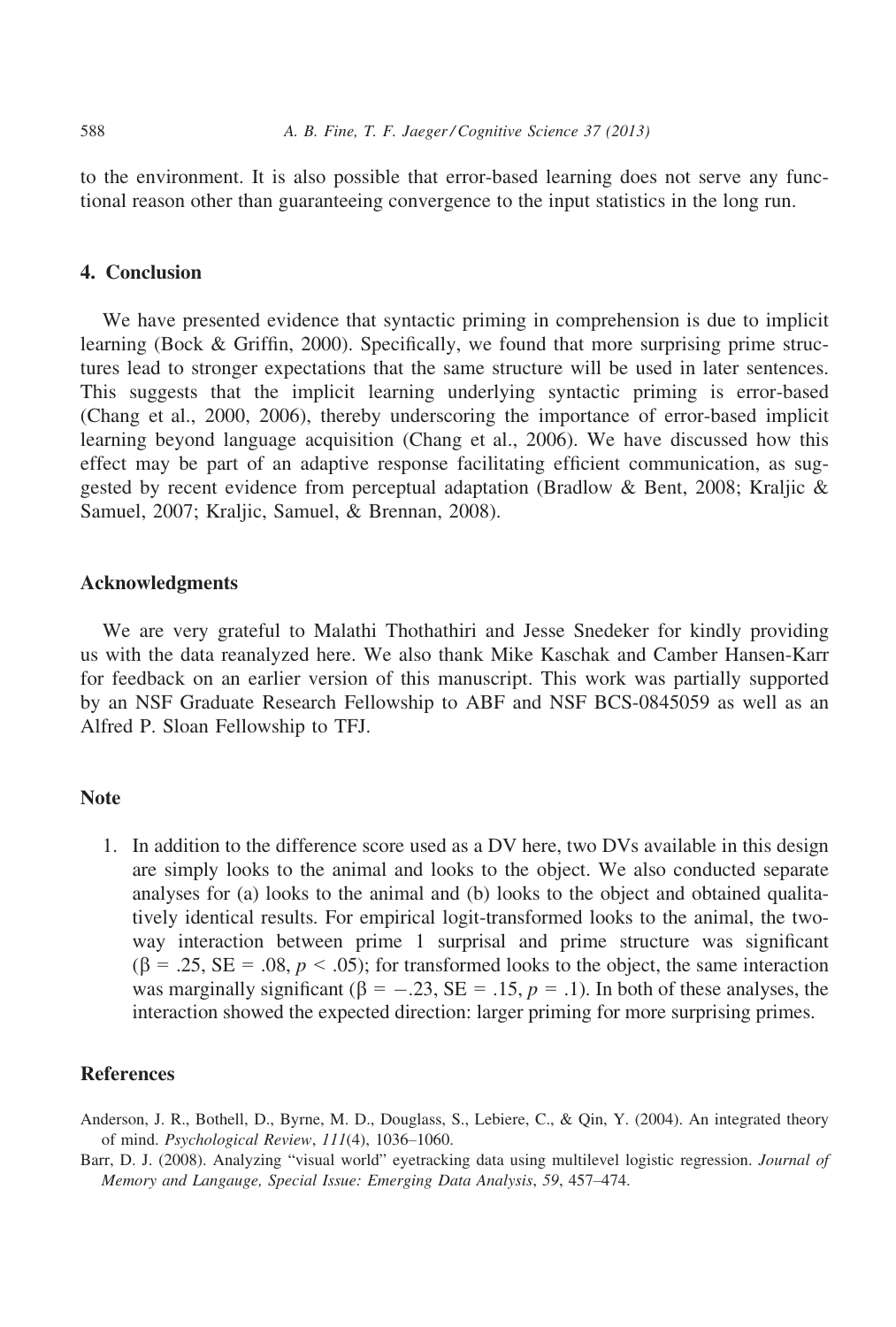- Bernolet, S., & Hartsuiker, R. J. (2010). Does verb bias modulate syntactic priming? Cognition, 114(3), 455– 461. doi: 10.1016/j.cognition.2009.11.005
- Bock, K. (1986). Syntactic persistence in language production. Cognitive Psychology, 18(3) , 355–387. doi:10.1016/0010-0285(86)90004-6
- Bock, K., & Griffin, Z. M. (2000). The persistence of structural priming: Transient activation or implicit learning? Journal of Experimental Psychology: General, 129(2), 177–192. doi: 10.1037//0096-3445.129.2. 177
- Botvinick, M., & Plaut, D. C. (2004). Doing without schema hierarchies: A recurrent connectionist approach to normal and impaired routine sequential action. Psychological Review, 111, 395–429.
- Bradlow, A. R., & Bent, T. (2008). Perceptual adaptation to non-native speech. *Cognition*, 106(2), 707–729. doi: 10.1016/j.cognition.2007.04.005
- Braine, M. D. S., Brody, R. E., Brooks, P. J., Sudhalter, V., Ross, J. A., Catalano, L., & Fisch, S. M. (1990). Exploring language acquisition in children with a miniature artificial language: Effects of item and pattern frequency, arbitrary subclasses, and correction. Journal of Memory and Language, 29, 591–610.
- Branigan, H. P., Pickering, M. J., Stewart, A. J., & McLean, J. F. (2000). Syntactic priming in spoken production: Linguistic and temporal interference. Memory & Cognition, 28, 1297–1302.
- Chang, F., Dell, G. S., & Bock, K. (2006). Becoming syntactic. Psychological Review, 113(2), 234–272. doi: 10.1037/0033-295X.113.2.234
- Chang, F., Dell, G. S., Bock, K., & Griffin, Z. M. (2000). Structural priming as implicit learning: A comparison of models of sentence production. Journal of Psycholinguistic Research, 29, 217–229.
- Cleeremans, A., & McClelland, J. L. (1991). Learning the structure of event sequences. Journal of Experimental Psychology. General, 120, 235–253.
- Demberg, V., & Keller, F. (2008). Data from eye-tracking corpora as evidence for theories of syntactic processing complexity. Cognition, 109, 193–210.
- Dikker, S., Rabagliati, H., & Pylkännen, L. (2009). Sensitivity to syntax in visual cortex. Cognition, 110(3), 293–321.
- Elman, J. L. (1990). Finding structure in time. Cognitive Science, 14, 179–211.
- Farmer, T. A., Fine, A. B., & Jaeger, T. F. (2011a). Implicit context-specific learning leads to rapid shifts in syntactic expectations. Proceedings of the 33rd Annual Meeting of the Cognitive Science Society, 2055–2060.
- Farmer, T. A., Monaghan, P., Misyak, J. B., & Christiansen, M. H. (2011b). Phonological typicality influences sentence processing in predictive contexts: A reply to Staub et al. (2009). Journal of Experimental Psychology: Learning, Memory, and Cognition, 37, 1318–1325.
- Ferreira, V. S. (2003). The persistence of optional complementizer production: Why saying "that" is not saying "that" at all. Journal of Memory and Language, 48, 379-398.
- Fine, A. B., Jaeger, T. F., Farmer, T. A., & Qian, T. (2012). Rapid expectation adaptation during syntactic comprehension. Available at http://www.bcs.rochester.edu/people/afine/Fine-etal\_SyntacticAdaptation\_4- 22-2012.pdf. Accessed on January 7, 2013.
- Fine, A. B., Qian, T., Jaeger, T. F., & Jacobs, R. A. (2010). Syntactic adaptation in language comprehension. Proceedings of the 2010 Workshop on Cognitive Modeling and Computational Linguistics (pp. 18–26). Uppsala, Sweden: Association for Computational Linguistics.
- Frazier, L. (1987). Sentence processing: A tutorial review. In M. Coltheart (Ed.), Attention and Performance XII: The Psychology of Reading (pp. 559–586). Hillsdale, NJ: Lawrence Erlbaum Associates.
- Hale, J. T. (2001). A probabilistic earley parser as a psycholinguistic model. In ??? ?????????? (Ed), Proceedings of the North American Association for Computational Linguistics (pp. 159–166). Pittsburgh, PA: NAACL.
- Hartsuiker, R. J., Bernolet, S., Schoonbaert, S., Speybroeck, S., & Vanderelst, D. (2008). Syntactic priming persists while the lexical boost decays: Evidence from written and spoken dialogue. Journal of Memory and Language, 58(2), 214–238. doi: 10.1016/j.jml.2007.07.003
- Horton, W. S. (2007). The influence of partner-specific memory associations on language production: Evidence from picture naming. Language and Cognitive Processes, 22, 1114–1139.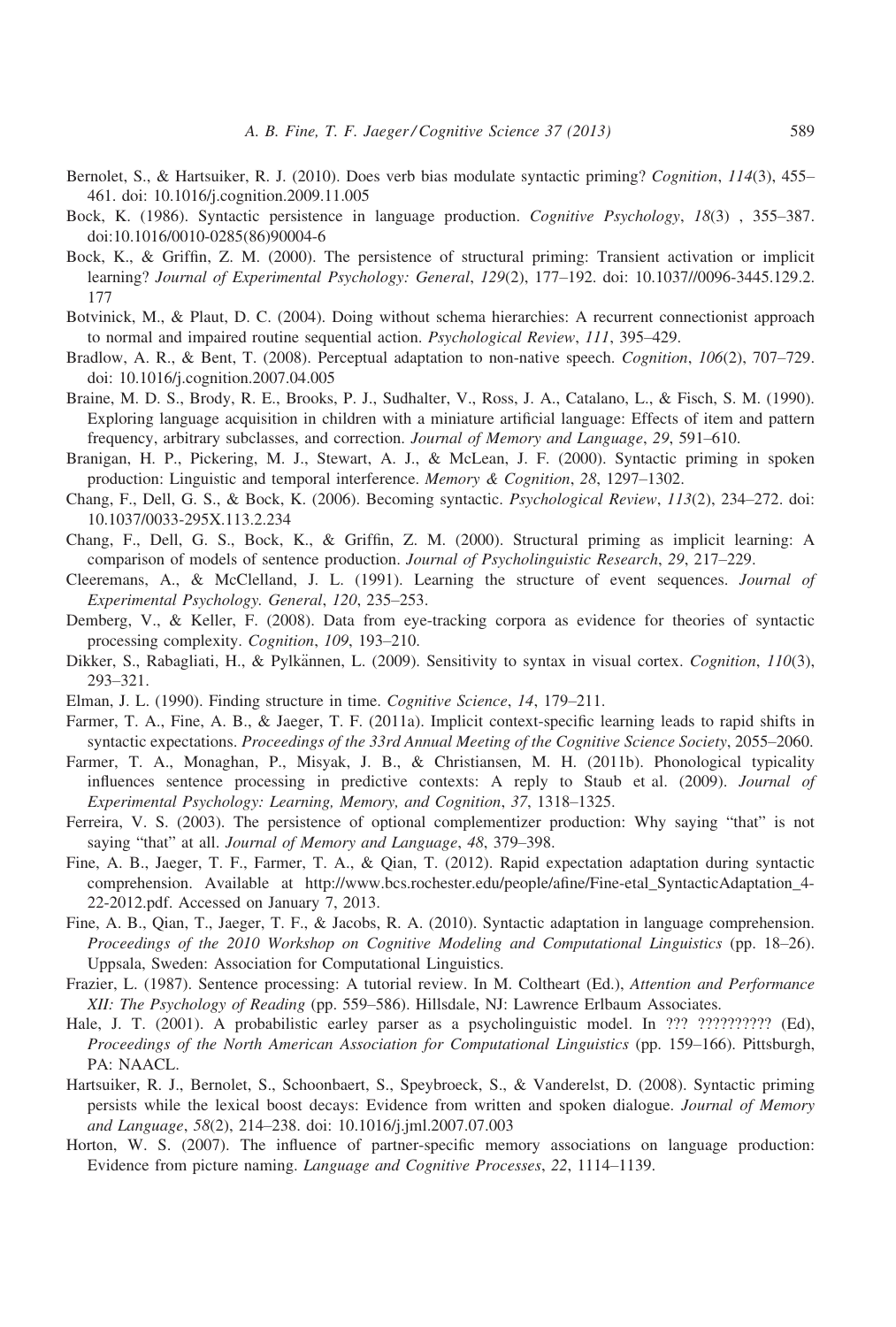- Jaeger, T. F., & Snider, N. (in press). Alignment as a consequence of expectation adaptation: Syntactic priming is affected by the prime's prediction error given both prior and recent experience. Cognition.
- Jurafsky, D. (1996). A probabilistic model of lexical and syntactic access and disambiguation. Cognitive Science, 20, 137–194.
- Kaschak, M. P., & Glenberg, A. M. (2004). This construction needs learned. Journal of Experimental Psychology. General, 133(3), 450–467. doi: 10.1037/0096-3445.133.3.450
- Kaschak, M. P., Kutta, T. J., & Coyle, J. M. (2012). Long and short term cumulative structural priming effects. Language and Cognitive Processes, 1–23
- Kaschak, M. P., Kutta, T. J., & Jones, J. L. (2011). Structural priming as implicit learning: Cumulative priming effects and individual differences. Psychonomic Bulletin and Review, 18, 1133–1139.
- Kaschak, M. P., Loney, R. A., & Borreggine, K. L. (2006). Recent experience affects the strength of structural priming. Cognition, 99, B73–B82.
- Koerding, K. P., Tenenbaum, J. B., & Shadmehr, R. (2007). The dynamics of memory as a consequence of optimal adaptation to a changing body. Nature Neuroscience, 10(6), 779–786. doi: 10.1038/nn1901
- Kraljic, T., & Samuel, A. G. (2005). Perceptual learning for speech: Is there a return to normal? Cognitive Psychology, 51(2), 141–178. doi: 10.1016/j.cogpsych.2005.05.001
- Kraljic, T., & Samuel, A. G. (2006). Generalization in perceptual learning for speech. Psychonomic Bulletin & Review, 13(2), 262–268. Retrieved from http://www.ncbi.nlm.nih.gov/pubmed/16892992
- Kraljic, T., & Samuel, A. G. (2007). Perceptual adjustments to multiple speakers. Journal of Memory and Language, 56(1), 1–15. doi: 10.1016/j.jml.2006.07.010
- Kraljic, T., Samuel, A. G., & Brennan, S. E. (2008). First impressions and last resorts: How listeners adjust to speaker variability. Psychological Science, 19(4), 332–338. doi: 10.1111/j.1467-9280. 2008.02090.x
- Kutas, M., & Hillyard, S. A. (1980). Reading senseless sentences: Brain potentials reflect semantic incongruity. Science, 207(4427), 203–205.
- Kutas, M., & Hillyard, S. A. (1984). Brain potentials during reading reflect word expectancy and semantic association. Nature, 307, 161–163.
- Levy, R. (2008). Expectation-based syntactic comprehension. Cognition, 106(3), 1126-1177. doi: 10.1016/j. cognition.2007.05.006
- MacDonald, M. C., Pearlmutter, N., & Seidenberg, M. S. (1994). The lexical nature of syntactic ambiguity resolution. Psychological Review, 101, 676–703.
- Malhotra, G. (2009). Dynamics of structural priming. PhD dissertation, University of Edinburgh.
- Marr, D. (1982). Vision: A computational investigation into the human representation and processing of information. San Francisco, CA: W. H. Freeman.
- McDonald, S., & Shillcock, R. C. (2003). Eye movements reveal the on-line computation of lexical probabilities during reading. Psychological Science, 14(6), 648–652. Retrieved from http://www.ncbi.nlm. nih.gov/pubmed/14629701
- Melnick, R. (2011). Judgment studies of information-driven syntactic reduction. Available at http:// www.stanford.edu/~rmelnick/files/Melnick2011.pdf. Accessed on January 7, 2013.
- Munro, R., Bethard, S., Kuperman, V., Lai, V. T., Melnick, R., Potts, C., Schnoebelen, T., & Tily, H. (2010). Crowdsourcing and language studies: The new generation of linguistic data. Workshop on Creating Speech and Language Data with Amazon's Mechanical Turk, Los Angeles, CA.
- Norris, D., McQueen, J. M., & Cutler, A. (2003). Perceptual learning in speech. Cognitive Psychology, 47(2), 204–238. doi: 10.1016/S0010-0285(03)00006-9
- Pickering, M. J., & Branigan, H. P. (1998). The representation of verbs: Evidence from syntactic priming in language production. Journal of Memory and Language, 39, 633–651.
- Pickering, M. J., & Garrod, S. (2004). Toward a mechanistic psychology of dialogue. Behavioral and Brain Sciences, 27(2), 169–226.
- Plunkett, K., & Juola, P. (1999). A connectionist model of english past tense and plural morphology. Cognitive Science, 23(4), 463–490.